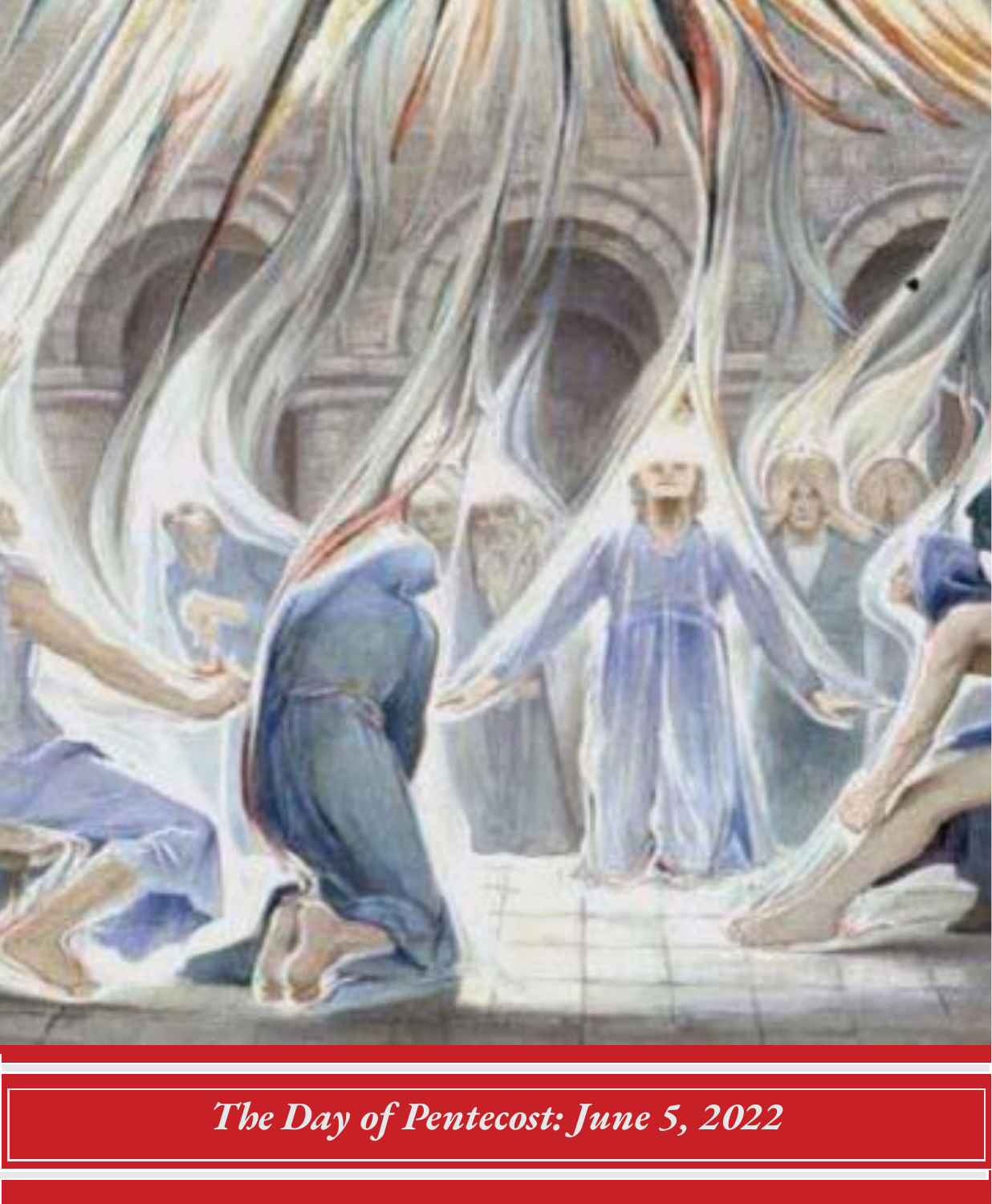# *Welcome to St. Paul's Episcopal Church!*

FOR MORE INFORMATION, VISIT US AT WWW.STPAULSTX.ORG

903-455-5030

 **secretary@stpaulstx.org**

8320 Jack Finney Blvd. Greenville, Texas 75402-3004

Office Hours: Tuesday - Thursday 8am - 2pm

## Service Times

## *SUNDAY*

| 8:00AM HOLY EUCHARIST RITE I    |  |
|---------------------------------|--|
| 10:15AM to 12:00PM NURSERY OPEN |  |
| 10:30am HOIY EUCHARIST RITE II  |  |

## *Morsel for Meditation*

The Christian and good works. Although we cannot be saved by works, we also cannot be saved without them. Good works are not the way of salvation, but its proper and necessary evidence. A faith which does not express itself in works is dead.

John R.W. Stott, and Christopher J H Wright, *Christian Mission in the Modern World* (IVP, 2016).

Jesus was not a bird with broken wings. He was a raging tempest who broke all crooked wings. He feared not his persecutors nor his enemies. Free and brave and daring he was. He defied all despots and oppressors. He saw the contagious pustules and amputated them. He muted Evil and he crushed Falsehood and he choked Treachery.

Kahlil Gibran, "The Crucified"

## Lay Ministry *8:00 am Lector/LEM*

06/05: DAVID STIPE 06/12: DAVID STIPE

## *10:30 am Lector*

06/05: Suzanne Taylor 06/12: Abigail Stipe

#### *Acolytes*

06/05: MATT WOLFF 06/12: DAVID CLEGG

#### *Altar Guild*

06/05: Laura Funk, Georgianna Harrison, Gail Rolston, Nancy Wyant

## *Vestry Person Of The Day*

06/05: JEFF FAUNCE, BETH LACHNITT 06/12: MARIE AUGHTRY, SUZANNE TAYLOR

## *Intercessory Prayer*

06/05: JO DODSON 06/12: MARIE AUGHTRY

## *Tech Team*

David CLEGG JACOB FAUNCE Jeff Faunce Jennifer Faunce Georgianna Harrison DANA MEDEORD

Jesus Christ, *Head of the Church* The Rt. Rev. Dr. George R. Sumner, *Bishop* The Rev. Dr. Nicholas Funk, *Rector* The Rev. Gordon Miltenberger, *Assisting Priest* David Gish, *Music Director* Rebecca Shasteen, *Pianist* Angela Dryer, *Parish Administrator*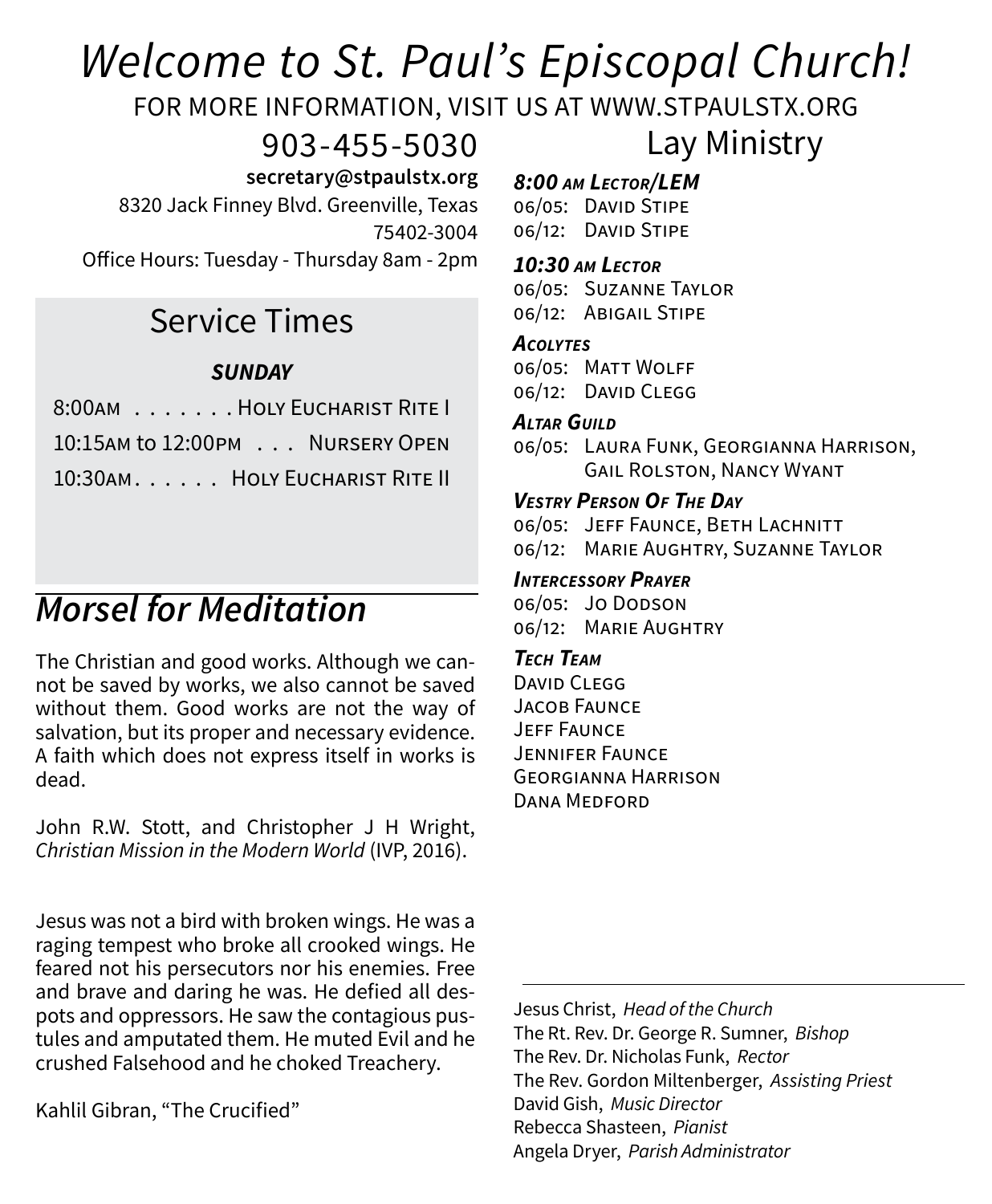# *Order of Worship*

## **8:00 — Holy Eucharist Rite I**

## Introduction to Worship

| Opening Sentence. BCP 323                                      |
|----------------------------------------------------------------|
| The Collect BCP 175                                            |
| The Lessons                                                    |
| First Reading Genesis 11:1-9                                   |
| Psalm Psalm 104:25-35, 37                                      |
| Epistle Acts 2:1-21                                            |
| Gospel John 14:8-17, (25-27)                                   |
| Sermon The Rev. Dr. Nicholas Funk                              |
| The Renewal of Baptismal Vows. BCP 292                         |
| Prayers of the People BCP 328                                  |
| The Confession. BCP 331                                        |
| The Peace. $\ldots$ . $\ldots$ . $\ldots$ . $\ldots$ . BCP 332 |
| Announcements                                                  |

## *Holy Communion*

| The Great Thanksgiving (Prayer I). BCP 333 |  |
|--------------------------------------------|--|
| The Lord's Prayer BCP 336                  |  |
| Agnus Dei BCP 337                          |  |
| The Presentation BCP 338                   |  |
| Post Communion Prayer BCP 339              |  |
| The Blessing & Dismissal BCP 339           |  |

*All baptized Christians are welcome to receive the Holy Eucharist.* 

BCP = Book of Common Prayer (black) H= Hymnbook (red) A3 = Alleluia III (yellow)

## **10:30 — Holy Eucharist Rite II**

| Processional Hymn $\ldots \ldots \ldots \ldots$ H#225    |  |
|----------------------------------------------------------|--|
| Hail thee, festival day! (Salve festa dies)              |  |
| Opening Sentence. BCP 355                                |  |
| Gloria in excelsis H #280                                |  |
| The Collect $\ldots \ldots \ldots \ldots \ldots$ BCP 227 |  |
| The Lessons                                              |  |
| First Reading Genesis 11:1-9                             |  |
| Psalm Psalm 104:25-35, 37                                |  |
| Epistle Acts 2:1-21                                      |  |
| Gospel Hymn H #224                                       |  |
| Hail this joyful day's return                            |  |
| (Sonne der Gerechtigkeit)                                |  |
| Gospel John 14:8-17, (25-27)                             |  |
| Sermon The Rev. Dr. Nicholas Funk                        |  |
| The Renewal of Baptismal Vows. BCP 292                   |  |
| Prayers of the People (Form III) BCP 387                 |  |
| The Confession. $\ldots$ . BCP 360                       |  |
| The Peace. $\dots$ . BCP 360                             |  |
| Announcements                                            |  |
| $II - I - I$                                             |  |

## *Holy Communion*

| Offertory $\dots \dots \dots \dots \dots \dots \dots$ H#516 |
|-------------------------------------------------------------|
| Come down, O Love divine (Down Ampney)                      |
| Offertory Anthem A3 #221                                    |
| Doxology (Old 100th)                                        |
| The Great Thanksgiving (Prayer A) BCP 361                   |
| Sanctus H $\#S129$                                          |
| The Lord's Prayer BCP 364                                   |
| Agnus Dei H #S157                                           |
| The Presentation BCP 364                                    |
| <b>Communion Hymns</b>                                      |
| Breathe on me, Breath of God H #508                         |
| (Nova Vita)                                                 |
| Surely the Presence A3 #155                                 |
| Post Communion Prayer BCP 365                               |
| The Blessing & Dismissal BCP 366                            |
| Recessional Hymn. H #537                                    |
| Chaint fourth caused days cine (Messeul)                    |

*Christ for the world we sing (Moscow)*